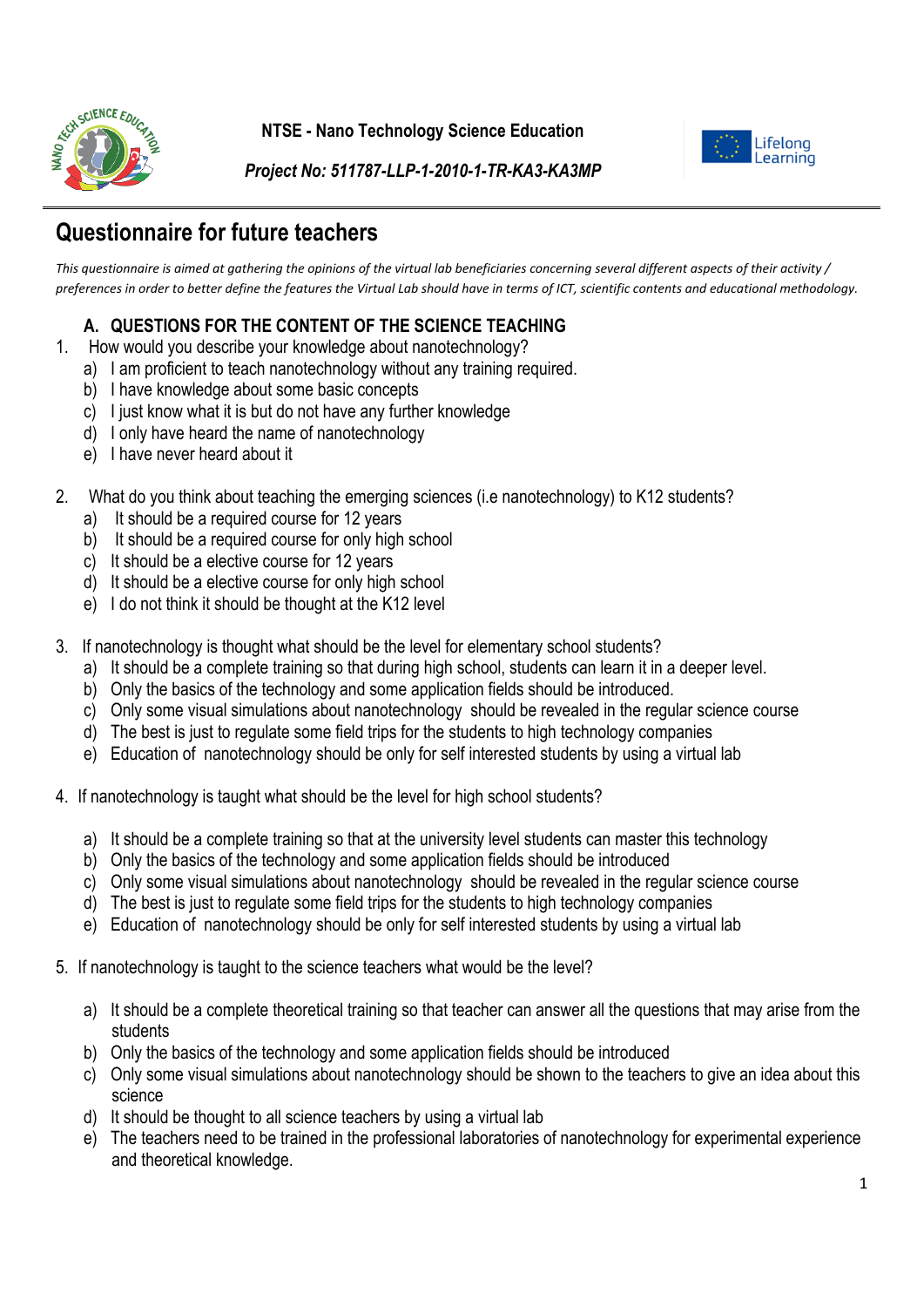### **B. QUESTIONS FOR THE METHODOLOGY OF THE SCIENCE TEACHING**

### **6. The most effective way to teach a scientific topic in general is:**

|                                  |                 | $\overline{2}$ | 3     | 4                 |
|----------------------------------|-----------------|----------------|-------|-------------------|
|                                  | <b>Disagree</b> | Not really     | Agree | Strongly<br>agree |
| Formal lessons                   |                 |                |       |                   |
| Reading textbooks                |                 |                |       |                   |
| Watching clips and documentaries |                 |                |       |                   |
| Interactive computer based tools |                 |                |       |                   |
| Experiments                      |                 |                |       |                   |
| Less structured experiments      |                 |                |       |                   |
| Other (please specify)           |                 |                |       |                   |
|                                  |                 |                |       |                   |

## **7. Please, rate the importance of the following tools for an online virtual lab:**

|                                     | 1               | $\overline{2}$ | 3     | 4                 |
|-------------------------------------|-----------------|----------------|-------|-------------------|
|                                     | <b>Disagree</b> | Not really     | Agree | Strongly<br>agree |
| <b>Texts</b>                        |                 |                |       |                   |
| Images                              |                 |                |       |                   |
| Video                               |                 |                |       |                   |
| <b>Simulations</b>                  |                 |                |       |                   |
| Interactive simulations             |                 |                |       |                   |
| Procedures to carry out experiments |                 |                |       |                   |
| with the students                   |                 |                |       |                   |
| Resource library                    |                 |                |       |                   |
| Other (please specify)              |                 |                |       |                   |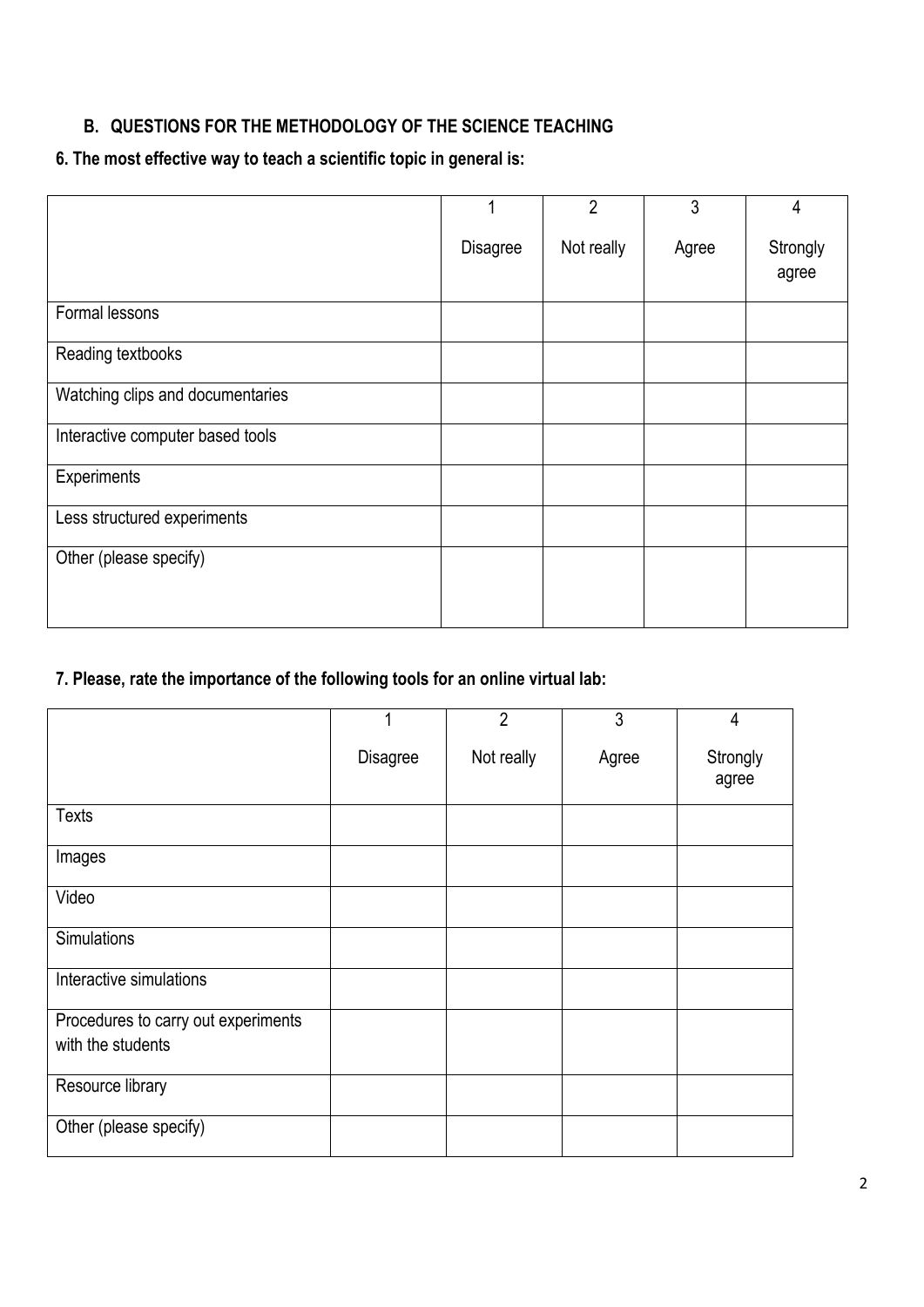## **8. What type of lab approach you prefer?**

|                                                                                                                                                          |                 |            | 3     | 4                 |
|----------------------------------------------------------------------------------------------------------------------------------------------------------|-----------------|------------|-------|-------------------|
|                                                                                                                                                          | <b>Disagree</b> | Not really | Agree | Strongly<br>agree |
| Cook-book type laboratory activities (step-by step<br>instructions) to verify scientific facts.                                                          |                 |            |       |                   |
| Inquiry-based laboratory activities (students decide how to<br>conduct the activity, and have to explore in order to figure<br>out how the world works). |                 |            |       |                   |

## **9. What do you think that the regarding activities in a laboratory would be;**

|                                                             |          | $\overline{2}$ | 3     | 4        |
|-------------------------------------------------------------|----------|----------------|-------|----------|
|                                                             | Disagree | Not really     | Agree | Strongly |
|                                                             |          |                |       | agree    |
| Students should be engaged by scientifically oriented       |          |                |       |          |
| questions.                                                  |          |                |       |          |
| Students should have (be provided) the ability to           |          |                |       |          |
| determine what data allows them to develop and evaluate     |          |                |       |          |
| scientific explanations.                                    |          |                |       |          |
| Students should have (be provided) the ability to formulate |          |                |       |          |
| their own explanations from the evidence they have          |          |                |       |          |
| obtained.                                                   |          |                |       |          |
| Students should have (be provided) the ability to expand    |          |                |       |          |
| upon their findings and relate those findings to similar    |          |                |       |          |
| situations.                                                 |          |                |       |          |
| Students should have (be provided) the ability to           |          |                |       |          |
| communicate their experimental findings to others in class  |          |                |       |          |
| via written laboratory reports.                             |          |                |       |          |
| Students should be able to access to the experiments on-    |          |                |       |          |
| line that cannot be done in a laboratory                    |          |                |       |          |
|                                                             |          |                |       |          |
|                                                             |          |                |       |          |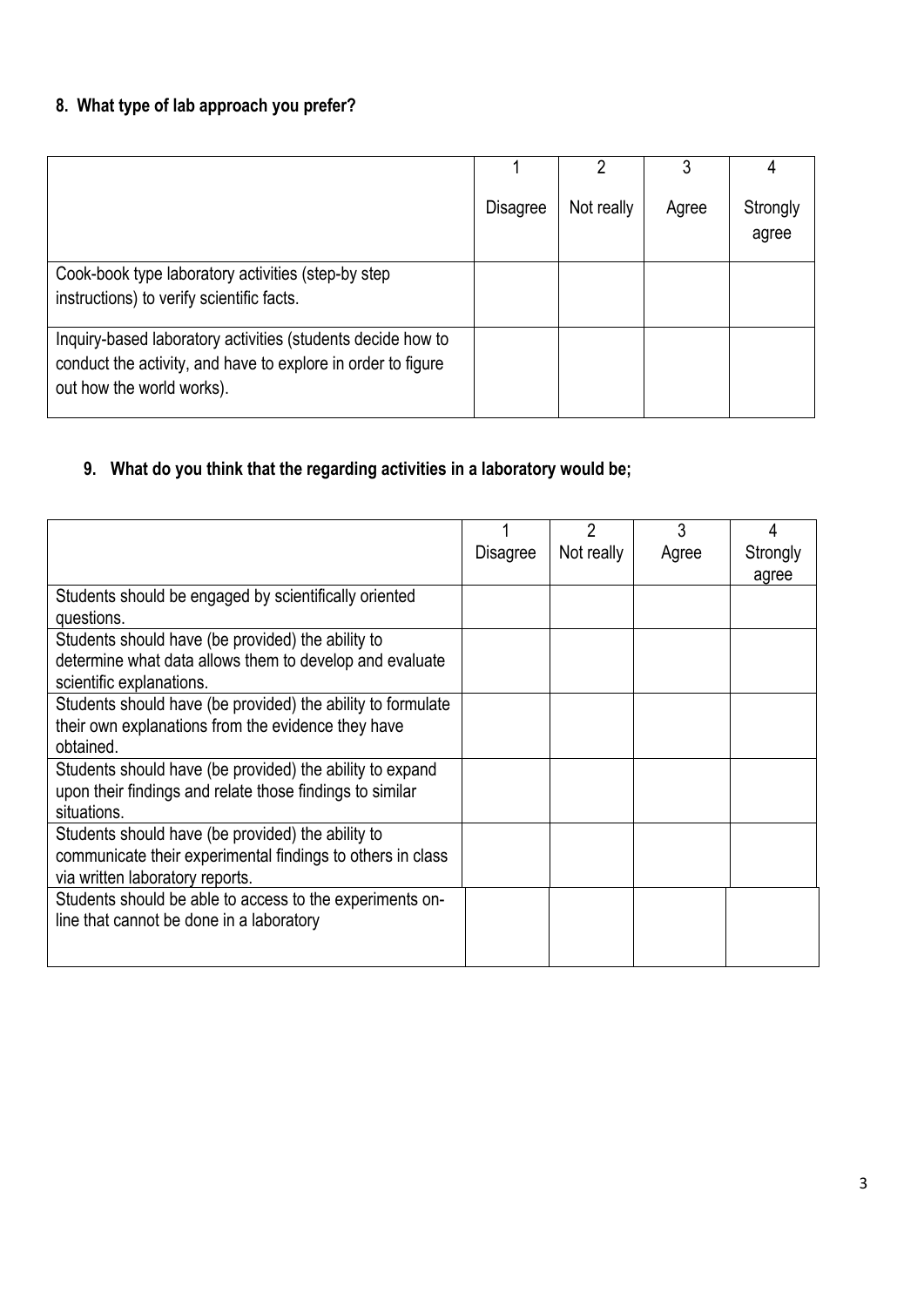**10. If you were to create your own laboratory, the students should be able to:** 

|                                                            |                 | $\overline{2}$ | 3     | 4                 |
|------------------------------------------------------------|-----------------|----------------|-------|-------------------|
|                                                            | <b>Disagree</b> | Not really     | Agree | Strongly<br>agree |
| Make observations.                                         |                 |                |       |                   |
| Pose questions.                                            |                 |                |       |                   |
| Have access to an e-Library (other sources of              |                 |                |       |                   |
| information).                                              |                 |                |       |                   |
| Plan investigations.                                       |                 |                |       |                   |
| Reviewing what is already known in light of                |                 |                |       |                   |
| experimental evidence.                                     |                 |                |       |                   |
| Use (virtual) tools to gather, analyze and interpret data. |                 |                |       |                   |
| Propose answers, explanations, and predictions.            |                 |                |       |                   |
| Communicate the results.                                   |                 |                |       |                   |
| Identify assumptions.                                      |                 |                |       |                   |
| Use critical and logical thinking.                         |                 |                |       |                   |
| Consider alternative explanations.                         |                 |                |       |                   |

### **C. QUESTIONS FOR THE USE OF THE ICT INSTRUMENTS IN SCIENCE TEACHING**

**11. To what extent do you know to use ICT tools for teaching Science/Nano-Tech topics?** 

O poor C average C good C excellent

### **12. Which kind(s) of ICT tools do you intend to use for leading nano-tech experiments in your future lessons?**

□ PowerPoint Presentations □ Images □ Video clips □ Virtual Experiments

**Other, please specify…**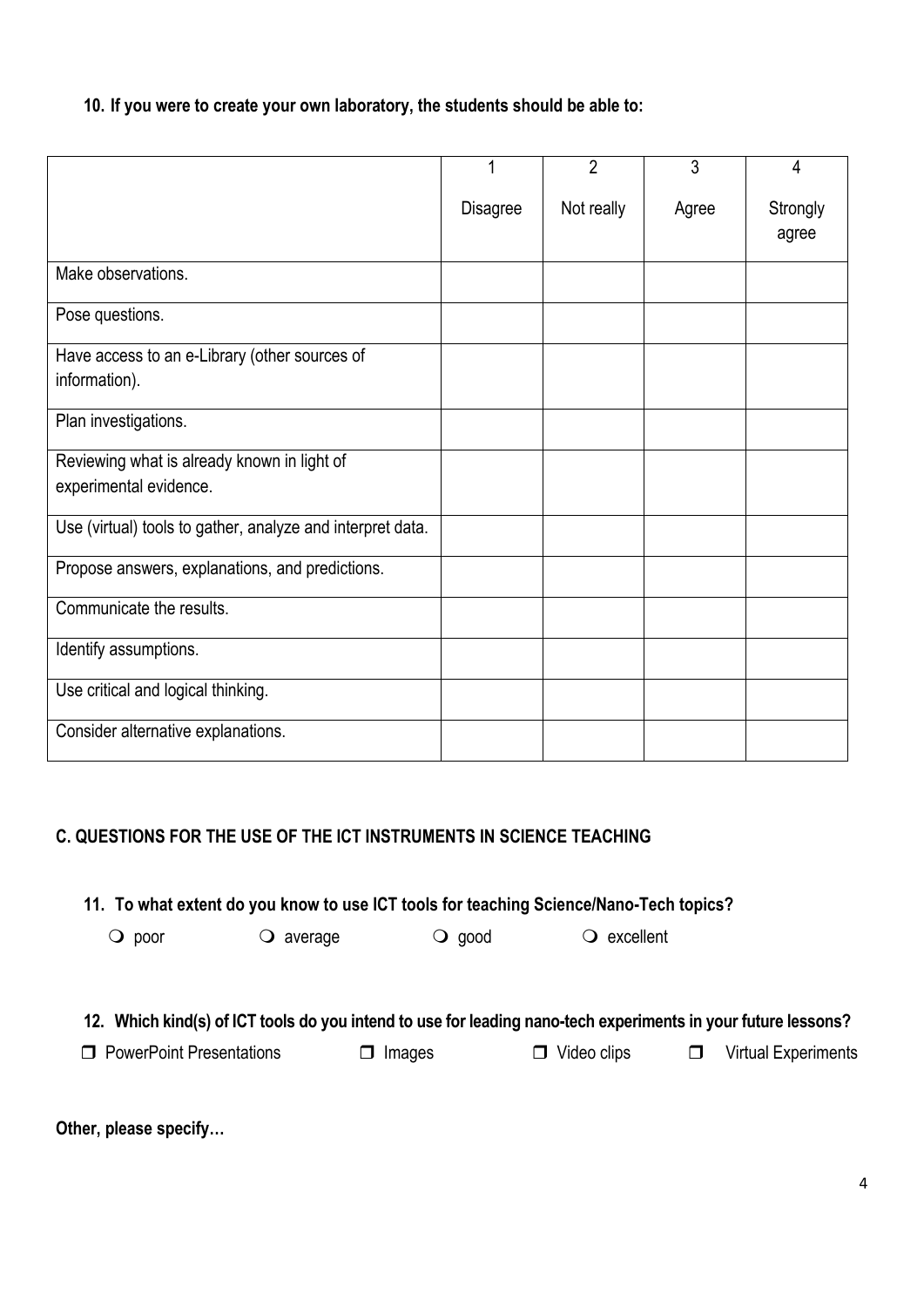**13. Evaluate (on a scale from 1 to 4) how important are ICT tools for you when considering their usefulness for teaching Science/Nano-Tech topics?**

| a) as a source of inspiration for you as a future teacher |  |  |
|-----------------------------------------------------------|--|--|
| b) as an effective learning environment                   |  |  |
| c) as a method to improve students' learning skills       |  |  |
| d) as a way for improving students' understanding         |  |  |

(Scale:  $1$  – not at all;  $2$  – very little;  $3$  – to some extent;  $4$  – to great extent)

### **14. Evaluate (on a scale from 1 to 4) how important are ICT tools for you related to the promoting of inquiry based/creative learning about Science/Nano-Tech topics?**

| a) as a method to explain the "Inquiry Based Science Education" concept                                        |  |  |
|----------------------------------------------------------------------------------------------------------------|--|--|
| b) as a way for better planning of an experiment                                                               |  |  |
| c) as a channel for guiding students to explain scientific aspects and propose<br>hypothesis for investigation |  |  |
| d) as a method to enhance creativity in teaching and learning process                                          |  |  |

(Scale:  $1$  – not at all;  $2$  – very little;  $3$  – to some extent;  $4$  – to great extent)

### **15. Evaluate (on a scale from 1 to 4) how do you consider collaboration using ICT for teaching Science/Nano-Tech topics?**

| a) as a method to increase students' motivation                                                                 |  |  |
|-----------------------------------------------------------------------------------------------------------------|--|--|
| b) as a method to make learning content more attractive (by using virtual<br>environments and multimedia tools) |  |  |
| c) as a way to make students more emotional (by connecting them)                                                |  |  |
| d) as a method to promote creativity based on collaborative work                                                |  |  |

(Scale: 1 – not at all; 2 – very little; 3 – to some extent; 4 – to great extent)